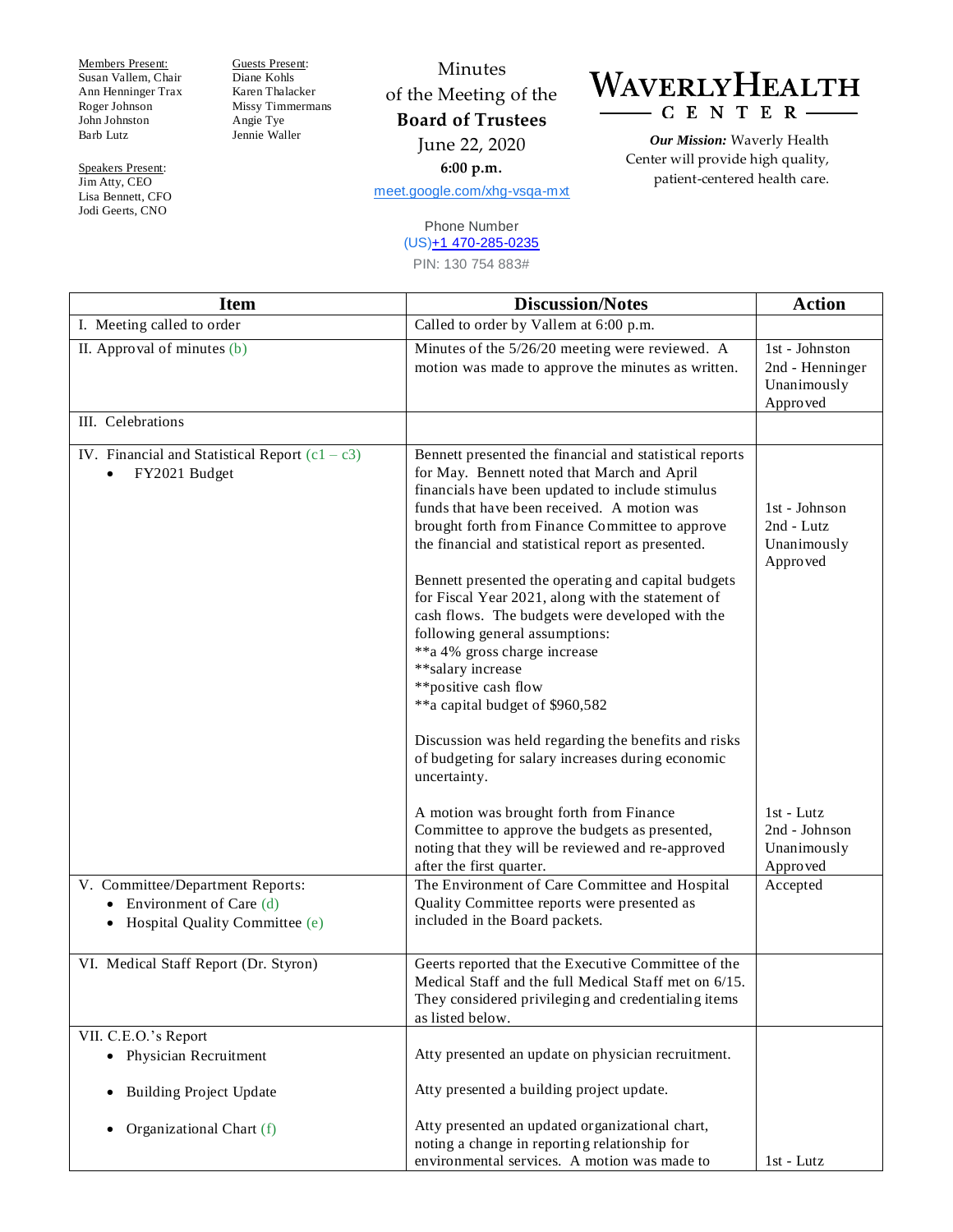|                                                                                                                                                                                                                                                                                                                                                                                                                                                                                                                                                                                                                                                                                                                                                                                                                      | approve the revised organizational chart as                                                                                                                                                                                                                                                                                                                  | 2nd - Johnson                                                      |
|----------------------------------------------------------------------------------------------------------------------------------------------------------------------------------------------------------------------------------------------------------------------------------------------------------------------------------------------------------------------------------------------------------------------------------------------------------------------------------------------------------------------------------------------------------------------------------------------------------------------------------------------------------------------------------------------------------------------------------------------------------------------------------------------------------------------|--------------------------------------------------------------------------------------------------------------------------------------------------------------------------------------------------------------------------------------------------------------------------------------------------------------------------------------------------------------|--------------------------------------------------------------------|
|                                                                                                                                                                                                                                                                                                                                                                                                                                                                                                                                                                                                                                                                                                                                                                                                                      | presented.                                                                                                                                                                                                                                                                                                                                                   | Unanimously                                                        |
| VIII. Quality Update<br>CMS Survey<br>IX. Old Business                                                                                                                                                                                                                                                                                                                                                                                                                                                                                                                                                                                                                                                                                                                                                               | Geerts presented a quality update, noting that we had<br>a CMS desk survey of our COVID-19 infection<br>prevention procedures by the Department of<br>Inspections and Appeals. She reported that the June<br>8 <sup>th</sup> phone survey went well, and she does not expect<br>to receive any areas for improvement.                                        | Approved                                                           |
|                                                                                                                                                                                                                                                                                                                                                                                                                                                                                                                                                                                                                                                                                                                                                                                                                      |                                                                                                                                                                                                                                                                                                                                                              |                                                                    |
| X. New Business<br>• Clover Lease for Women's Clinic (g)                                                                                                                                                                                                                                                                                                                                                                                                                                                                                                                                                                                                                                                                                                                                                             | Bennett reported that we have received notice from<br>Clover of our option to extend our lease for the 2 <sup>nd</sup><br>floor Women's Clinic and common space. The lease<br>period would be from 8/1/20 through 7/31/23 and<br>include a 2.5% increase. A motion was made to<br>approve the extension of the lease as presented.                           | $1st$ - Lutz<br>2nd - Johnston<br>Unanimously<br>Approved          |
| TelemedIQ Agreement (h)<br>$\bullet$                                                                                                                                                                                                                                                                                                                                                                                                                                                                                                                                                                                                                                                                                                                                                                                 | Geerts presented a three-year agreement with<br>Telmediq Systems for scheduling and secure<br>notification/communication software. A motion was<br>made to approve the agreement as presented.                                                                                                                                                               | 1st - Henninger<br>2nd - Johnson<br>Unanimously<br>Approved        |
| WIPFLI Cost Report Agreement (k)                                                                                                                                                                                                                                                                                                                                                                                                                                                                                                                                                                                                                                                                                                                                                                                     | Bennett presented an agreement with WIPFLI for the<br>preparation of FY2020 Medicare and Medicaid cost<br>reports. A motion was made to approve the<br>agreement as presented.                                                                                                                                                                               | 1st - Johnston<br>2nd - Lutz<br>Unanimously                        |
| • Provisional Appointment to Medical Staff:<br>• Brian Gerrelts, MD - Courtesy, General<br>Surgery, CVMS<br>• Hannah Monahan, MD - Courtesy,<br>Radiology, RCI<br>• Barbara Salisbury, ARNP - Courtesy,<br>ARNP - General Surgery, CVMS                                                                                                                                                                                                                                                                                                                                                                                                                                                                                                                                                                              | Privileging items were presented as individually<br>listed at left. All files have been reviewed by the<br>Executive Committee of the Medical Staff. The<br>Executive Committee recommends approval. A<br>motion was made to approve all privileging items as<br>individually considered and recommended by the<br>Executive Committee of the Medical Staff. | Approved<br>1st - Johnson<br>2nd - Lutz<br>Unanimously<br>Approved |
| <b>Resignations from Medical Staff:</b><br>$\bullet$<br>$\blacksquare$ James Cafaro, MD - Consulting,<br>Pulmonology, CVMS<br>• Shannon Davis, PMHNP-BC -<br>Consulting, Psychiatric and Mental<br>Health, Integrated Telehealth Partners<br>" Tabetha Gehrke, ACNP - Courtesy,<br>ARNP-Cardiology, MercyOne<br>• Sharon Haight-Carter, PMHNP-BC -<br>Consulting, Psychiatric and Mental<br>Health, Integrated Telehealth Partners<br>• Shary Meyer, RNFA - Allied,<br>Registered Nurse First Assist, WHC<br>• Sunil Parashar, MD - Consulting,<br>Psychiatry, Integrated Telehealth<br>Partners<br>$\blacksquare$ Mark Pedersen, MD – Consulting,<br>Radiology, RCI<br><b>Elizabeth Shover, ARNP - Courtesy,</b><br>ARNP-Orthopedics, CVMS<br>• Ronald Sims, $MD -$ Consulting,<br>Neurology, Dubuque Neurology and |                                                                                                                                                                                                                                                                                                                                                              |                                                                    |